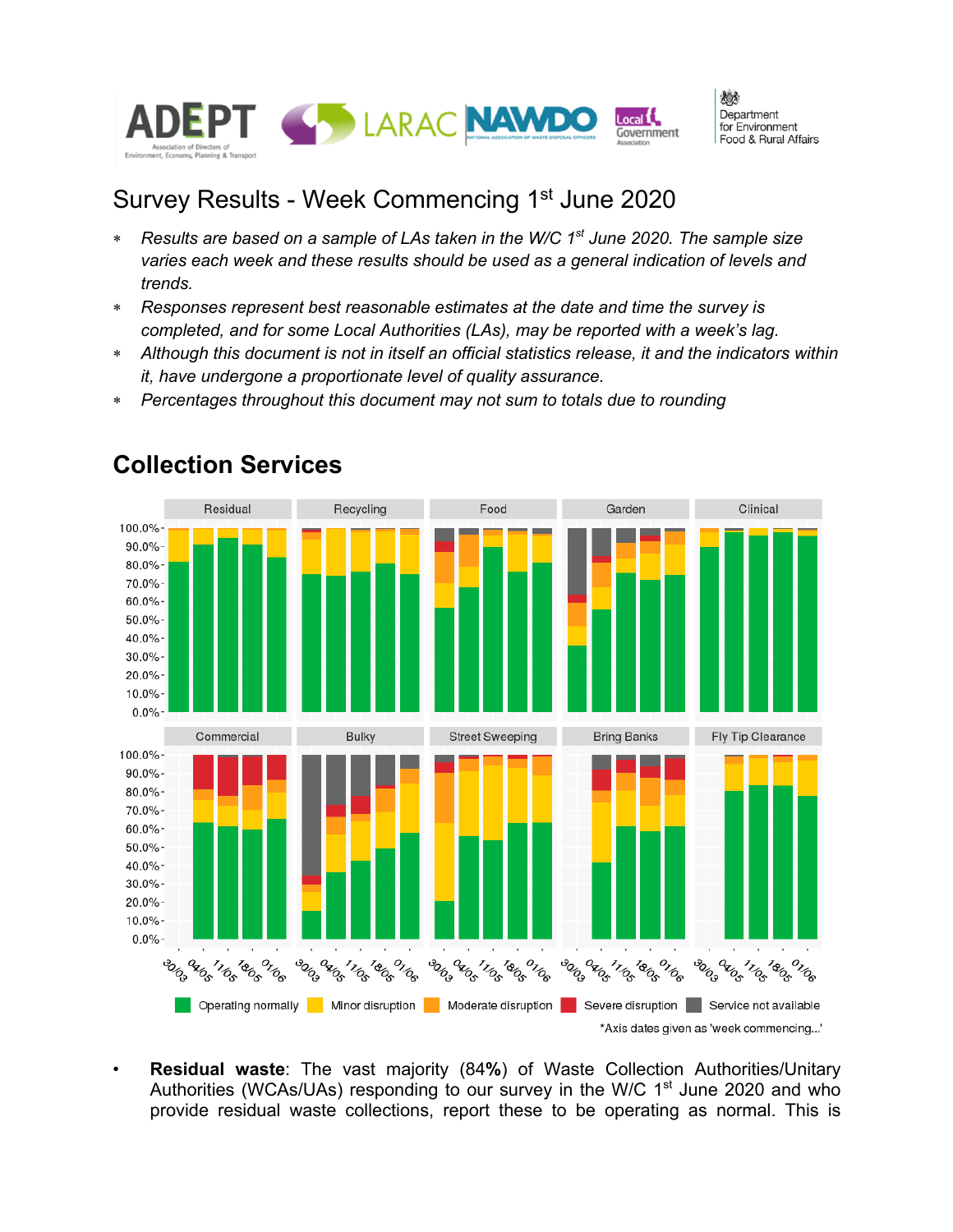nevertheless a reduction from previous weeks. Most of the remainder reported experiencing minor disruption.

- **Recycling**: Three in four (**75%)** recycling collections are reported to be operating as normal in the W/C 1<sup>st</sup> June, while minor disruption is reported by 22% of responding authorities.
- **Food waste**: Four in five (81%) LAs responding to our survey in the W/C 1<sup>st</sup> June who provide food waste collections, report these to be operating as normal. 16% of responding authorities continue to report some level of disruption.
- **Garden waste**: Almost three quarters (**74%**) of garden waste collection services are reported to be operating as normal in the W/C  $1<sup>st</sup>$  June, with this figure slightly higher than the W/C 18th May. 2**%** report garden waste collection services to be severely disrupted.
- **Clinical waste**: Almost all (**96%)** clinical waste collections (generally ran in around three quarters of LAs represented in this survey) are reported to be continuing to operate as normal.
- **Commercial waste: 65%** of LAs responding to our survey in the W/C 1<sup>st</sup> June report commercial collection services to be operating normally, an increase on previous weeks, with another **14**% reporting operating with minor disruption. For those reporting higher levels of disruption, there are more operating with severe disruption than those with moderate disruption.
- **Bulky collections**: The overall situation for bulky collections has improved incrementally since the end of March. **7%** of bulky collections are reported to be unavailable in the W/C 1<sup>st</sup> June, down substantially in relation to the W/C 18<sup>th</sup> May. The percentage of collections reported to be operating normally is **57%** in the W/C 1<sup>st</sup> June.
- **Street sweepings**: Roughly three in five (**63%)** street-sweeping and litter collection services provided by responding LAs are reported to be operating normally. **26%** are reported to be experiencing minor disruption.
- **62%** of **bring banks** are reported to be operating normally in the W/C 1st June by responding LAs. **17%** report this service to be experiencing minor disruption and **8%,** moderate disruption. **2%** report this service to be not available.
- Just under four in five **(78%) fly-tipping clearance** collections are reported to be operating as normal in the W/C 1st June. **19%** are reported to be in operation but with minor disruption.

|                 | <b>Operating</b> | <b>Minor</b> | <b>Moderate</b> | <b>Severe</b> | <b>Service not</b> |  |
|-----------------|------------------|--------------|-----------------|---------------|--------------------|--|
|                 | normally         | disruption   | disruption      | disruption    | available          |  |
| <b>Residual</b> | 84%              | 15%          | $1\%$           | $0\%$         | 0%                 |  |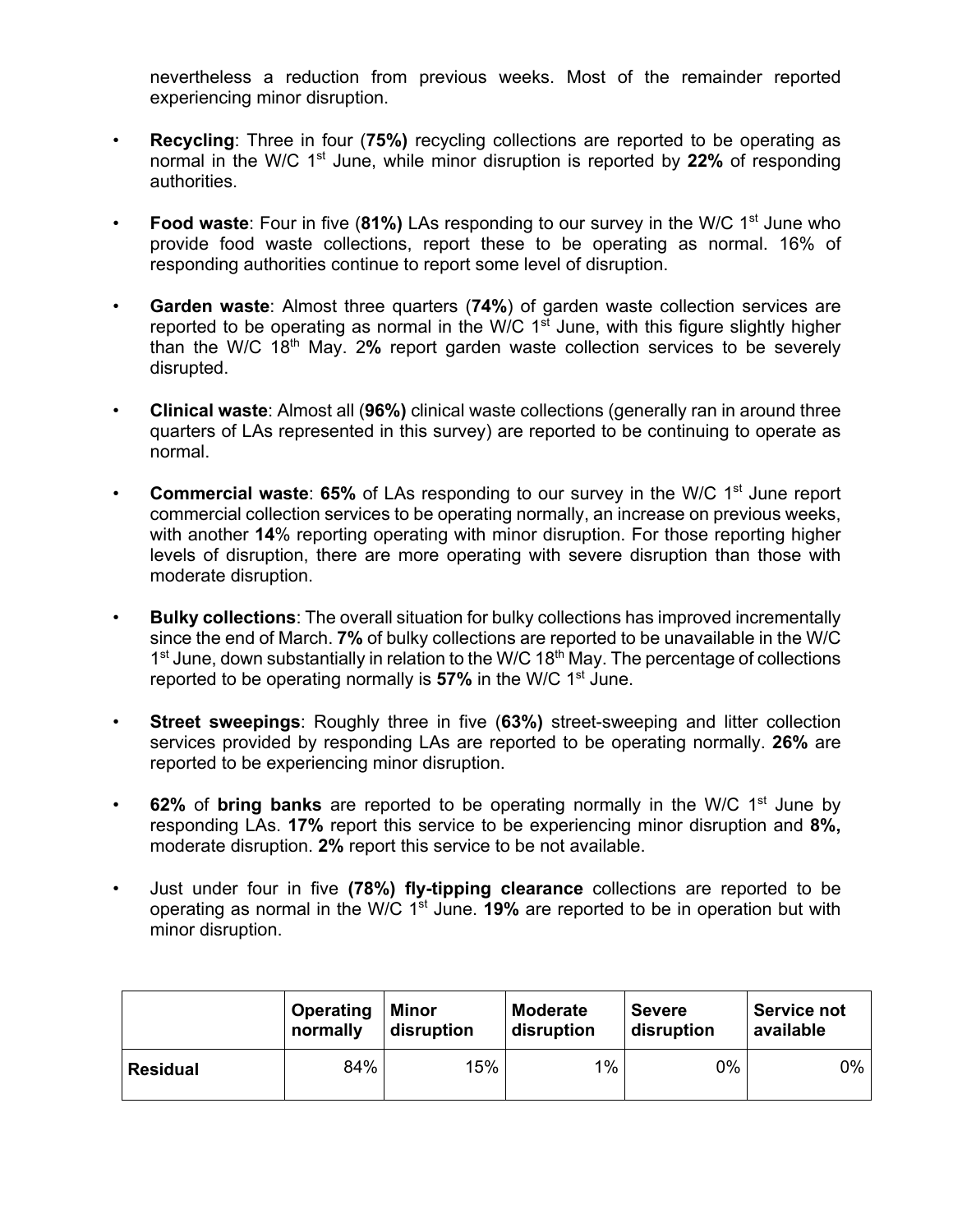| <b>Recycling</b>         | 75% | 22% | 3%    | $0\%$ | 0%    |
|--------------------------|-----|-----|-------|-------|-------|
| Food                     | 81% | 15% | $1\%$ | $0\%$ | 3%    |
| Garden                   | 74% | 17% | 7%    | 0%    | 2%    |
| <b>Clinical</b>          | 96% | 3%  | $1\%$ | 0%    | $1\%$ |
| <b>Commercial</b>        | 65% | 14% | 7%    | 14%   | 0%    |
| <b>Bulky</b>             | 58% | 27% | 8%    | 7%    | 0%    |
| <b>Bring Banks</b>       | 62% | 17% | 8%    | 12%   | 2%    |
| <b>Fly-Tip Clearance</b> | 78% | 19% | 3%    | $0\%$ | 0%    |
| <b>Street Sweeping</b>   | 63% | 26% | 10%   | $1\%$ | 0%    |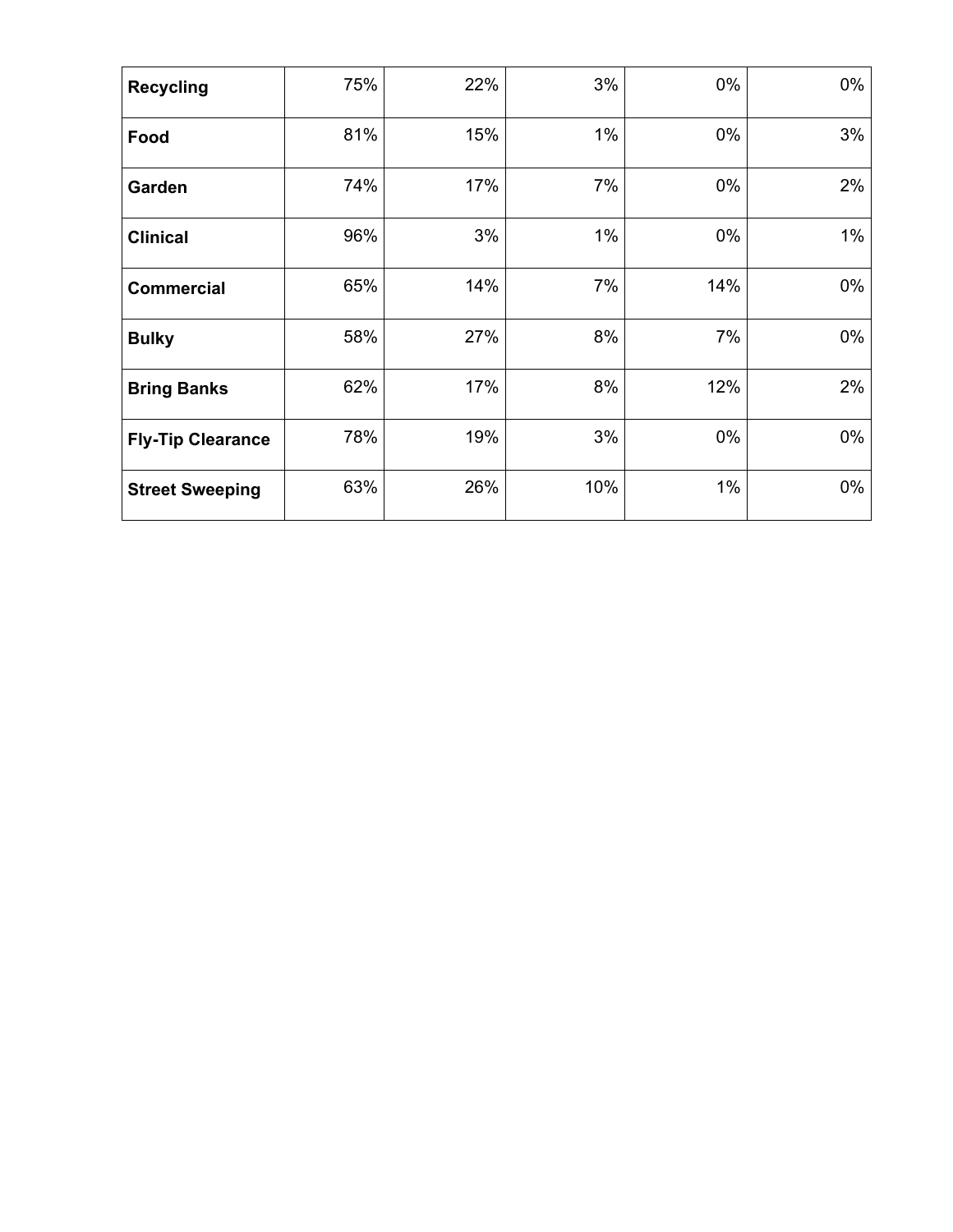

# **Disposal Services**

- Nearly all landfilling and Energy from Waste (EfW) disposal services utilised by LAs responding to our survey are reported to be operating as normal in the W/C  $1<sup>st</sup>$  June 2020. This has been a relatively constant picture since the W/C  $30<sup>th</sup>$  March.
- **Multi-Recycling Facilities (MRFs)**: Greater levels of disruption have been consistently reported for recycling disposal services than residual by survey respondents, and this trend continues to be the case in the W/C 1<sup>st</sup> June. Just slightly less than four in five (**78%**) MRF services used by LAs responding to our survey are reported to be operating as normal, while **17%** are reported to be operating but with minor disruption.
- **Transfer stations**: As in previous weeks, most transfer stations (**92%**) are reported to be continuing to operate without any disruption by LAs responding to our survey in the W/C 1<sup>st</sup> June.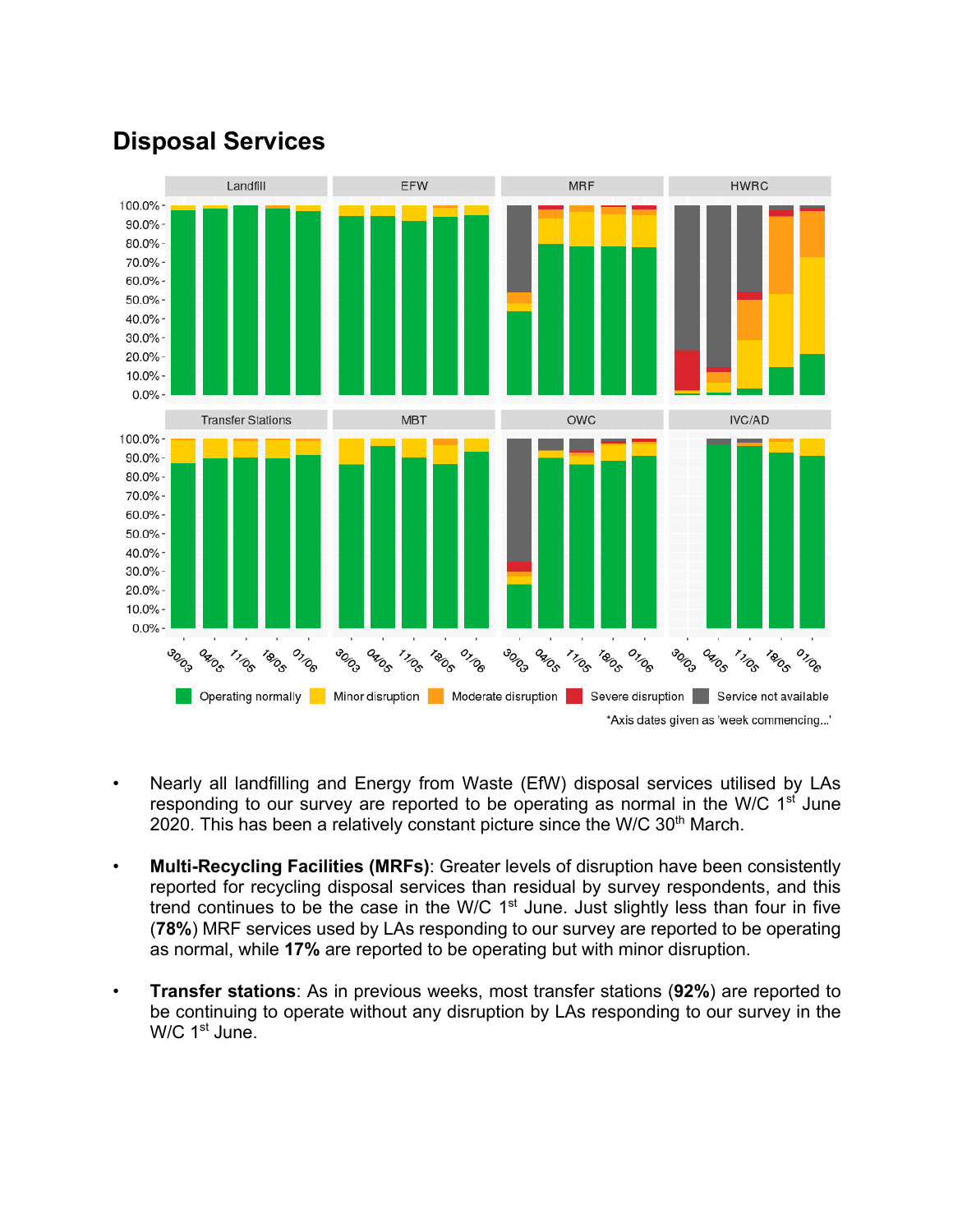- **Household Waste Recycling Centres (HWRCs)**: 1**%** of LAs responding to our survey in the W/C 1st June report their HWRCs to be unavailable. Around three in four (**75%**) report minor or moderate levels of disruption among HWRCs that are in operation.
- **Mechanical Biological Treatment (MBT)**: MBT services are reported to in normal operation for almost all (93**%**) of the relatively small proportion of responding authorities where this is a disposal service (a quarter). The remainder report experiencing minor disruption.
- **Open Windrow Composting (OWC)**: OWC services are reported to be operating as normal by **91%** of responding LAs this week.
- The majority of (**91%**) **In-Vessel Composting (IVC)** and **Anaerobic Digestion (AD)** services are reported to be operating as normal by LAs responding to our survey in the W/C 1st June.

|                                    | <b>Operating</b><br>normally | <b>Minor</b><br>disruption | <b>Moderate</b><br>disruption | <b>Severe</b><br>disruption | Service not<br>available |
|------------------------------------|------------------------------|----------------------------|-------------------------------|-----------------------------|--------------------------|
| Landfill                           | 97%                          | 3%                         | $0\%$                         | 0%                          | $0\%$                    |
| <b>EFW</b>                         | 95%                          | 5%                         | 0%                            | 0%                          | 0%                       |
| <b>MRF</b>                         | 78%                          | 17%                        | 3%                            | 2%                          | 0%                       |
| <b>HWRC</b>                        | 21%                          | 51%                        | 24%                           | 2%                          | $1\%$                    |
| <b>Transfer</b><br><b>Stations</b> | 92%                          | 7%                         | 1%                            | $0\%$                       | 0%                       |
| <b>MBT</b>                         | 93%                          | 7%                         | 0%                            | 0%                          | 0%                       |
| <b>OWC</b>                         | 91%                          | 6%                         | 1%                            | $1\%$                       | 0%                       |
| <b>IVC/AD</b>                      | 91%                          | 9%                         | 0%                            | 0%                          | $0\%$                    |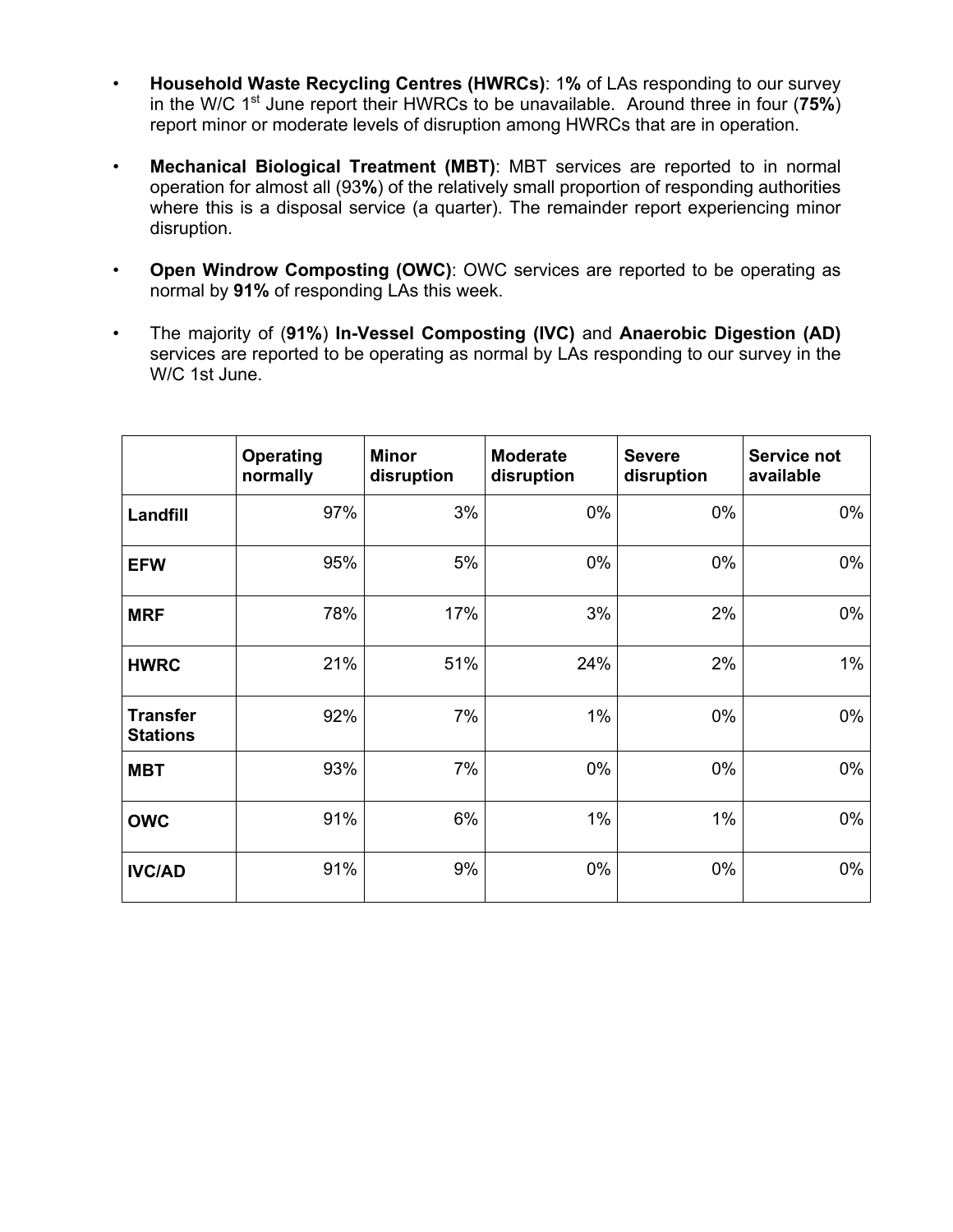# **Staff Absence Levels**



- In the W/C 1<sup>st</sup> June 2020, 14% of LAs reported experiencing' no impact 'on operational staffing levels. This figure is three times greater than that reported in the W/C 30<sup>th</sup> March, though slightly less than in the last survey (W/C  $18<sup>th</sup>$  May)
- **82%** of LAs reported a 'less than 20% reduction 'on staffing levels, a little bit higher level to the two weeks prior.
- **2%** of LAs reported a '20-40% reduction' on staffing levels and no LAs reported a greater than '20-40% reduction in the W/C  $1<sup>st</sup>$  June. Instances of the worst levels of disruption for staffing levels have fallen consistently since the W/C 30<sup>th</sup> March.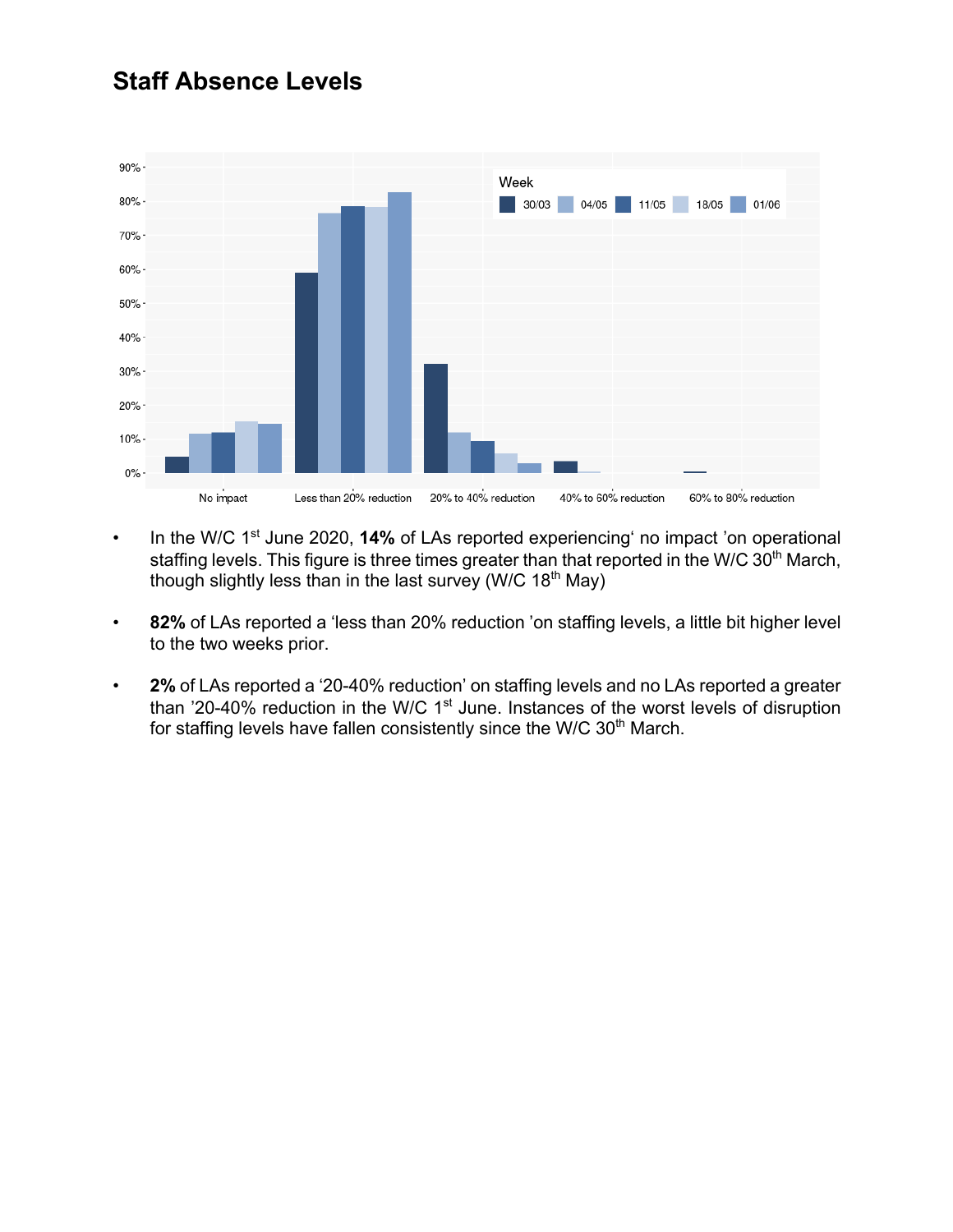# **Reasons for Service Changes**

### **Collection**



- In the W/C  $1<sup>st</sup>$  June, the greatest reported cause for disruption to collection services by responding LAs, where this is arising, is the **effects of social distancing,** highlighted by **37%** of LAs. This has overtaken self-isolation as the greatest reported cause for disruption, which was identified by **34%** of responding LAs in the W/C 1st June.
- **Absence due to sickness** is reported to be a cause for disruption to collection services by 23% of LAs, a smaller percentage in relation to our last survey in the W/C 18<sup>th</sup> May.
- As in the two weeks prior, roughly one in ten (**11%**) LAs responding to our survey in the W/C 1st June continue to highlight **major increases in demand for services** as a cause for disruption to collection services.
- **Problems with offtakers** were identified by **3%** of LAs as a cause for disruption, with this figure having fallen incrementally each week. For those experiencing problems with offtakers, the material stream impacted is reported to be co-mingled waste (cans/plastics/fibre/glass). The sole reason reported for this issue was limitations on volumes of waste being accepted by offtakers, with this causing LAs to be unable to place 'under 15% of materials'.
- '**Other reasons**' for disruption were highlighted by **9%** of LAs.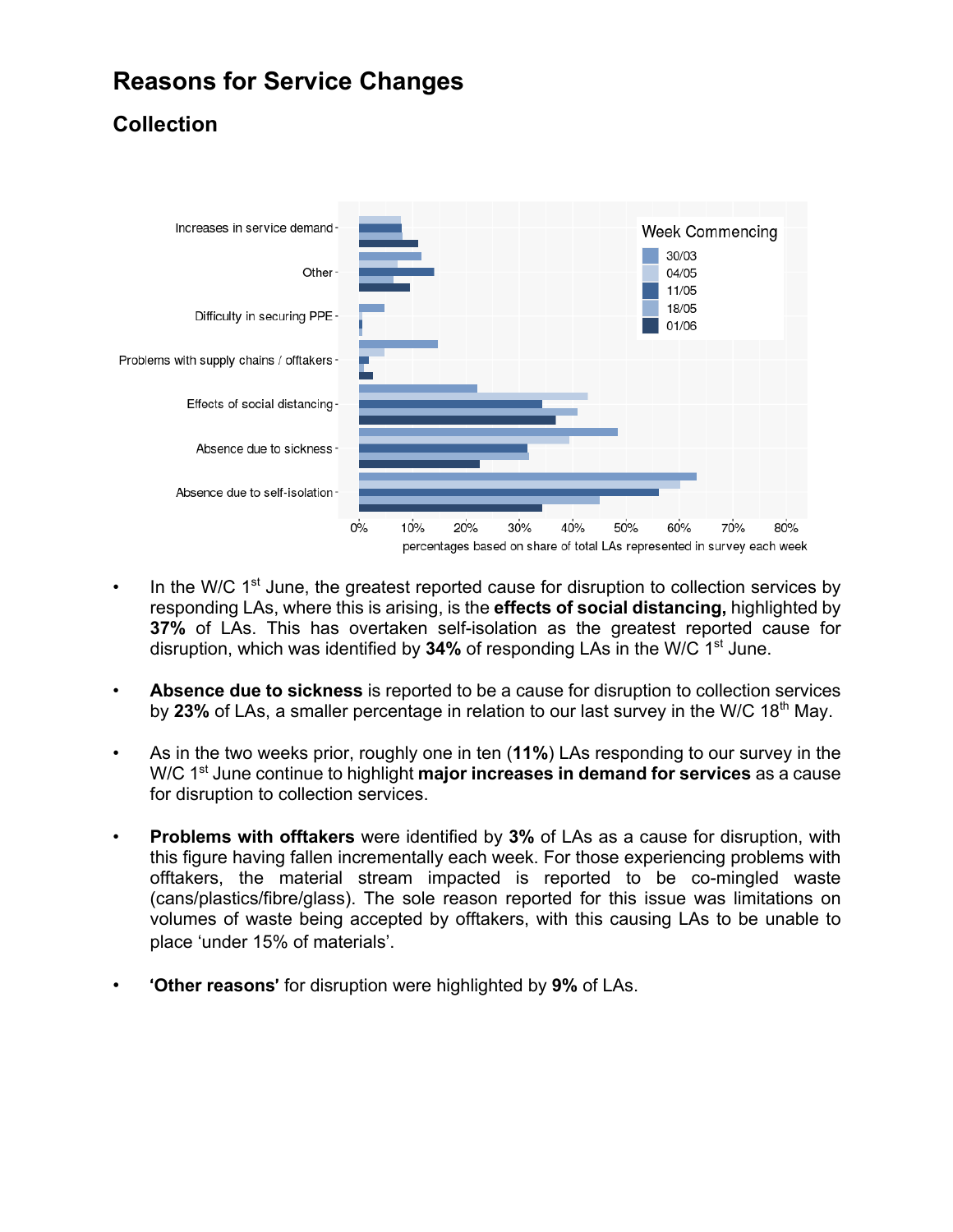#### Disposal



- The **effects of social distancing** continue to be the greatest reported cause of disruption to disposal services among responding LAs, reported by **35%** in the W/C 1st June.
- **Staff absences due to self-isolation**, the next greatest reported reason**,** has been highlighted by **13%** of responding LAs as a cause for disruption. This figure is down about 50% in relation to the W/C  $30<sup>th</sup>$  March.
- **Staff absences due to sickness** is the third highest reported cause of disruption to disposal services, reported by 8% of responding LAs in the W/C 1<sup>st</sup> June.
- **12%** of responding LAs highlighted **major increases in service demand** as a cause for disruption to disposal services.
- **Problems with supply chains/offtakers** were highlighted by **4%** of respondents in the W/C 1<sup>st</sup> June. For those experiencing supply chain problems at the disposal stage, the waste stream impacted is co-mingled materials (cans/plastics/fibre and glass). The sole reason reported for this issue was limitations on volumes of waste being accepted with this causing LAs to be unable to place 'under 15% of materials'.
- **Other reasons** were highlighted by **3%** of LAs.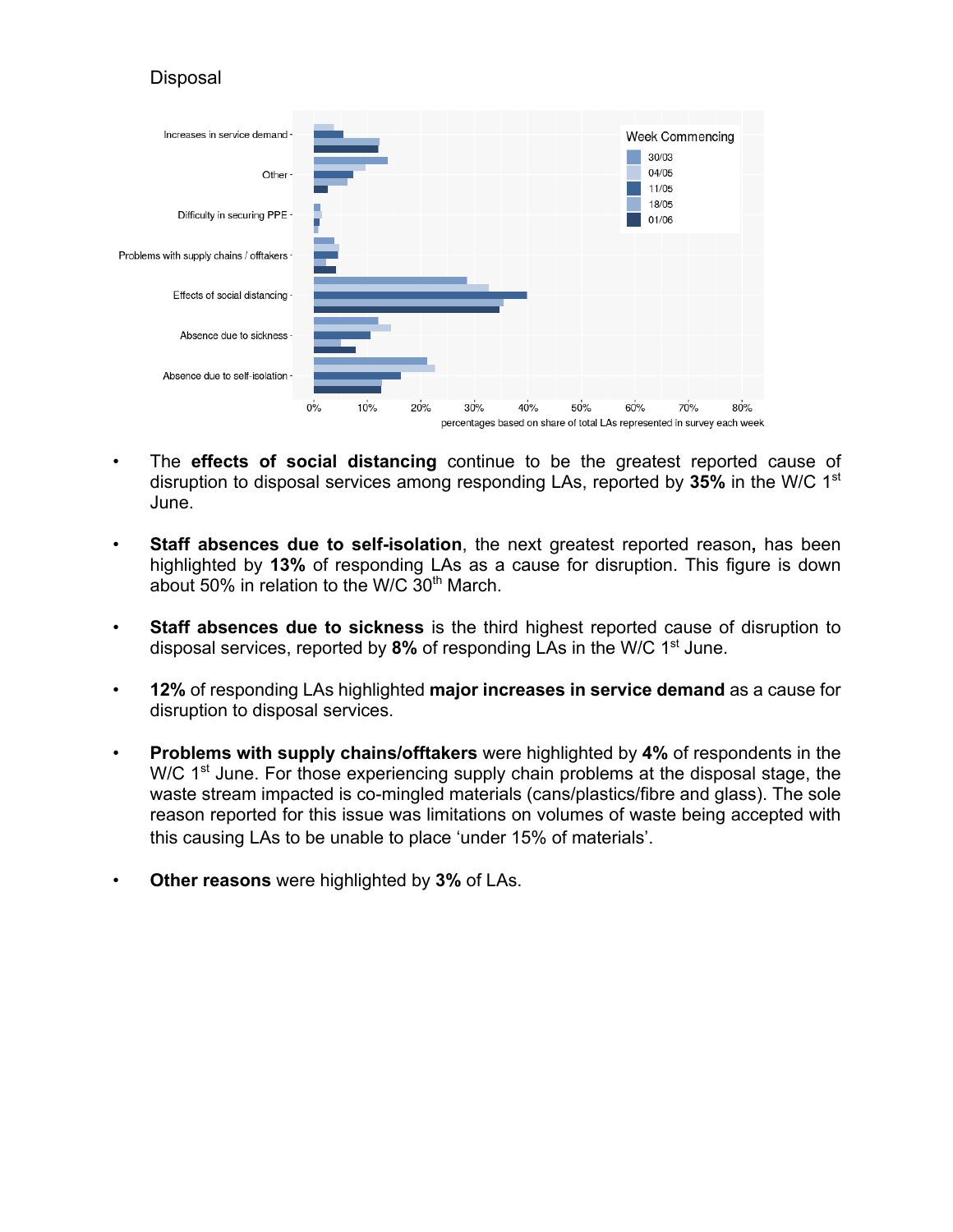### **Changes in Waste Arisings**

|                                       | $+100%$<br>increase | 50-100%<br>increase | 20-50%<br>increase | $0 - 20%$<br>increase | No<br>impact | $0 - 20%$<br>decrease | 20-50%<br>decrease | 50-100%<br>decrease |
|---------------------------------------|---------------------|---------------------|--------------------|-----------------------|--------------|-----------------------|--------------------|---------------------|
| Residual                              | 0%                  | 5%                  | 27%                | 59%                   | 7%           | 0%                    | 1%                 | 1%                  |
| Recycling                             | 0%                  | 7%                  | 37%                | 44%                   | 9%           | 1%                    | 1%                 | 1%                  |
| Food                                  | 0%                  | 3%                  | 22%                | 43%                   | 18%          | 11%                   | 0%                 | $1\%$               |
| Garden                                | 3%                  | 13%                 | 34%                | 29%                   | 12%          | 9%                    | $0\%$              | $0\%$               |
| Clinical                              | 0%                  | 0%                  | 1%                 | 2%                    | 96%          | 0%                    | 1%                 | 0%                  |
| Commercial<br>Waste                   | 0%                  | 0%                  | $0\%$              | 0%                    | 18%          | 18%                   | 40%                | 24%                 |
| <b>Bulky</b>                          | $1\%$               | 2%                  | 5%                 | 18%                   | 38%          | 23%                   | 12%                | $1\%$               |
| <b>Bring Banks</b>                    | 2%                  | 3%                  | 6%                 | 43%                   | 24%          | 6%                    | 6%                 | 9%                  |
| Fly-Tip<br>Clearance                  | 1%                  | 6%                  | 18%                | 34%                   | 36%          | 4%                    | 2%                 | $0\%$               |
| <b>Street</b><br>Sweepings/<br>Litter | 0%                  | 1%                  | 7%                 | 14%                   | 40%          | 21%                   | 15%                | 2%                  |

#### **(Excluding Withdrawn Services)**

- **Residual**: The vast majority (**91%**) of LAs represented in our survey in the W/C 1st June continue to report higher than usual residual waste arisings. **59%** reported increases to be in the region of '0-20% greater than normal', **27%** reported increases to be in the region of '20-50% greater than usual', and **5%** reported waste arising levels to be '50- 100% 'greater than usual.
- **Recycling: 88%** of LAs responding to our survey in the W/C 1<sup>st</sup> June reported recycling waste arisings to be greater than usual, with most reporting increases to be in the region of '0-20%'.
- Higher than usual arisings of collected **food** and **garden waste** are reported by **69%** and **89%** of LAs, respectively. Almost a fifth (18%) report arisings to be about the same for food waste stream, whereas only 12% report that for garden waste
- **Around two fifths (38%)** of LAs report **bulky waste** collection tonnages to be 'about the same' this week, with **36%** reporting collected tonnages to be less than usual, while **26%** report greater than usual collected tonnages.
- **The vast majority (96%)** of LAs continue to report collected **clinical waste** arisings to be at a similar level to what is typical.